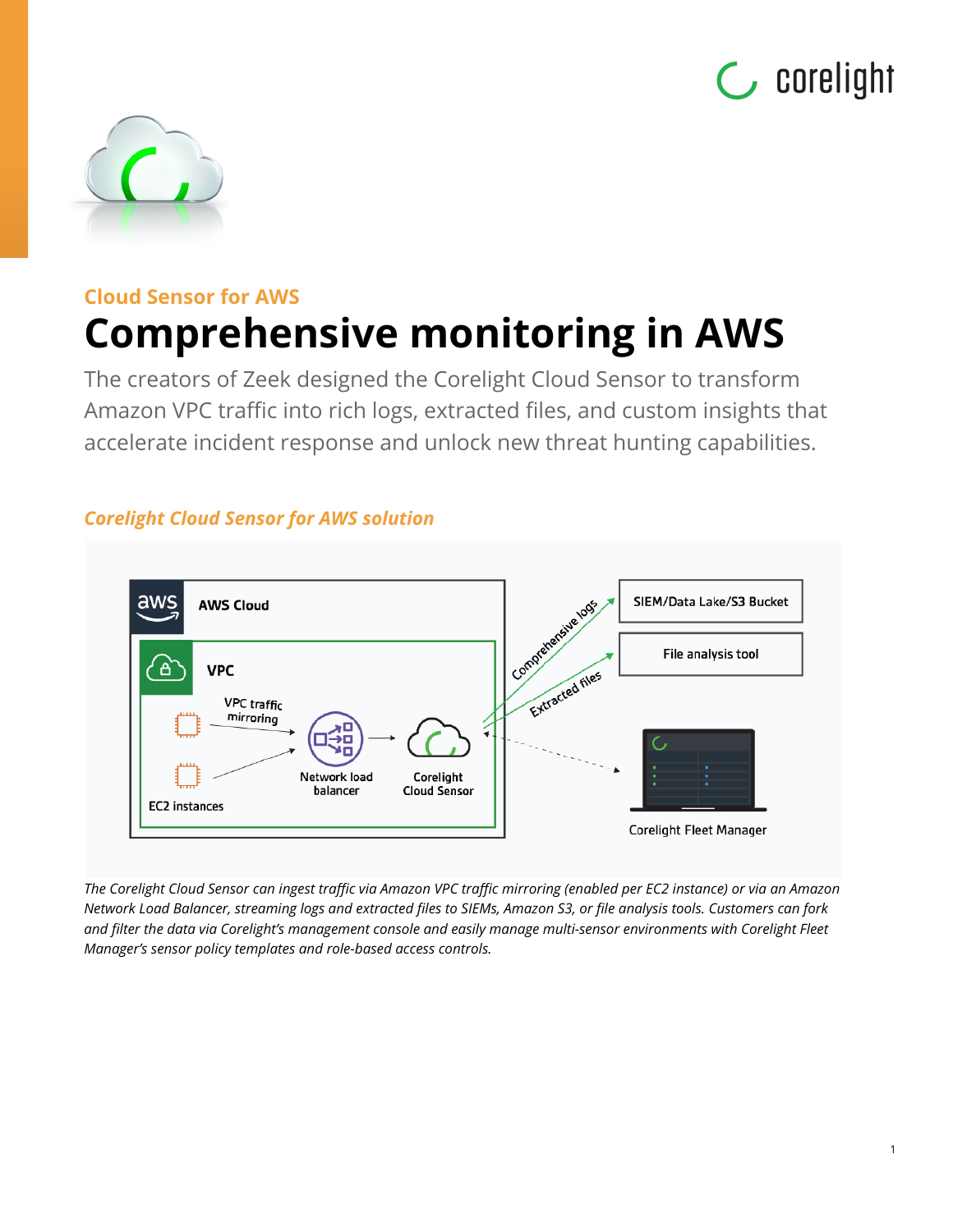#### **Data Sheet: Cloud Sensor for AWS**

#### **Quick sensor deployment and configuration in AWS**

The Corelight Cloud Sensor deploys as an AMI from the AWS Management Console and can ingest traffic directly via Amazon VPC traffic mirroring or from 3rd party packet-forwarding agents. Make a few simple data export configurations in Corelight's management console and you're ready to go.

#### **Focus on your traffic, not instances**

The Corelight Cloud Sensor is designed with flexibility in mind so you can deploy the right sizes for your traffic needs. It's also conveniently licensed on capacity so you can spin up the Amazon EC2 instances needed for your environment and adjust them as your traffic evolves.

#### **The features you wish open-source had**

Corelight has merged the power of Zeek and Suricata with a suite of enterprise features that dramatically improve usability, like an intuitive management UI, flow shunting, sensor health metrics, fleet management, and automated data export to Splunk, Elastic, Kafka, Syslog, S3, and more.

# Specifications

#### **Best-in-class Zeek and Suricata deployment:**

- Corelight's best-in-class Zeek and Suricata platform in an Amazon Machine Image
- Built-in Zeek packages for detection, monitoring, and data enrichment
- Intuitive, fast configuration with a beautiful web UI
- Capacity-based licensing model for deployment flexibility
- Zeek log export to Splunk, Elastic, Kafka, Syslog, Amazon S3, and SFTP
- High performance and efficient file extraction
- Comprehensive REST API for configuration and monitoring
- Minimalist, custom OS optimized for secure operation
- Automatic updates and feature enhancements
- World-class support from the definitive Zeek experts

#### **Scalable across a range of AWS EC2 instance types:**

| <b>Nominal capacity</b> | Instance                | Disk (GB) |
|-------------------------|-------------------------|-----------|
| 500 Mbps                | m4.xlarge / m5.xlarge   | 500       |
| 1 Gbps                  | m4.2xlarge / m5.2xlarge | 500       |
| 2 Gbps                  | m4.4xlarge / m5.4xlarge | 500       |
| 4 Gbps                  | m5.8xlarge              | 1000      |
| 5 Gbps                  | m4.10xlarge             | 2000      |